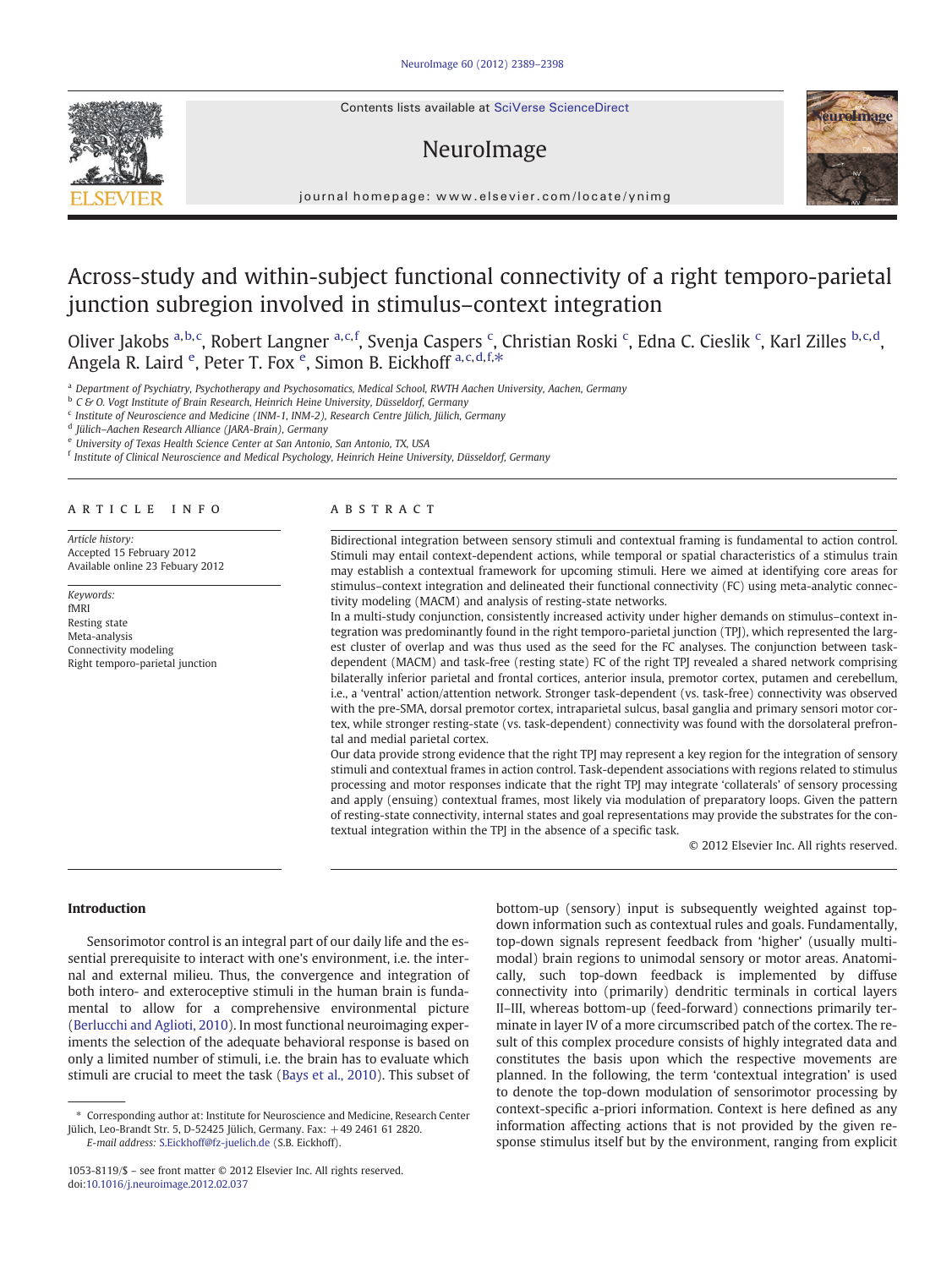instructions about stimulus–response mappings to implicit expectations extracted from regularities in the stimulation sequence. The first aim of our study was to identify regions that are consistently (i.e. across different studies) activated by context-dependent sensorimotor control.

So far, we have only considered task-induced integration processes. However, the human brain is assumed to operate along a continuum between task-related performance and 'mental rest', i.e. 'unconstrained' cognition [\(Schilbach et al., 2008\)](#page-9-0). This presumption is in line with several studies [\(Fox and Raichle, 2007; Smith et al.,](#page-8-0) [2009\)](#page-8-0) demonstrating that 'physiological rest' does not equate 'mental rest'. Rather, it has been hypothesized ([Schilbach et al., 2008](#page-9-0)) that the absence of an externally structured task entails a re-allocation of resources toward internally oriented, i.e. 'conceptual' ([Binder et al.,](#page-8-0) [1999\)](#page-8-0), operations resulting in 'mind-wandering' (cf. [Smallwood and](#page-9-0) [Schooler, 2006](#page-9-0)). Thus, the second aim of our study was to assess the functional connectivity (FC) of the above-mentioned areas in both task-dependent and task-independent mental states. The third aim was to test for commonalities and differences in the FC pattern of these two fundamental states of brain function.

To date, a large number of functional neuroimaging studies have adopted task-based experimental designs to investigate the neural correlates of stimulus–response associations in humans [\(Egner,](#page-8-0) [2007\)](#page-8-0) and non-human primates ([Connolly et al., 2009\)](#page-8-0). Despite the differences in experimental designs, several studies have provided consistent evidence for an implementation of these processes in a bilateral fronto-parietal network. In line with data from single-cell recordings in non-human primates [\(Gottlieb and Snyder, 2010](#page-8-0)), the inferior parietal lobe (IPL) and adjacent intraparietal sulcus are conceptualized to evaluate and integrate incoming sensory input from different modalities. In this context, [Spence and Driver \(2004\)](#page-9-0) claimed that the posterior parietal cortex plays a critical role in mediating the integration of spatial aspects of multimodal stimuli (e.g. visual, auditory or tactile) and their transformation into action-based representations. This is well in line with the presumption of IPL/IPS acting as a heteromodal integrative 'hub' committed to multisensory processing [\(Gottlieb, 2007; Toni et al., 2002](#page-8-0)). Such multimodal integration processes, however, may not be restricted to the posterior parietal cortex. Rather, there is evidence that multi-modal integration is also supported by regions within the (pre-)frontal and temporal cortex ([Calvert et al., 2004; Driver and Noesselt, 2008](#page-8-0)). In particular, contextual information from the (pre-)frontal cortex enriches these integrative processes and permits a bidirectional coupling between stimulus and contextual framework [\(Koechlin and](#page-8-0) [Jubault, 2006\)](#page-8-0). Moreover, the function of (pre-)frontal areas in the system of sensorimotor control also comprises the exertion of 'executive control' on the (pre-)motor system ([Koechlin and Summer](#page-8-0)field, [2007\)](#page-8-0). In particular, these regions were found to be involved in rule-based adjustment of motor plans, movement timing and action monitoring. Finally, the (pre-)motor areas are thought to select, initiate and execute the adequate motor program based on highly integrated information from parietal and (pre-)frontal cortex [\(Picard](#page-9-0) [and Strick, 1996; Rizzolatti et al., 1998](#page-9-0)). Sensorimotor control thus depends on the integration of cognitive aspects with the monitoring of the internal and external milieu and the selection of appropriate responses based on these information.

In this context, the question arises as to which regions are consistently activated during the implementation of sensorimotor control, i.e. the association of a given stimulus with an arbitrary (instructed) response. Three recently published functional neuroimaging studies [\(Cieslik et al., 2010; Eickhoff et al., 2011; Jakobs et al., 2009\)](#page-8-0) applied variations of a manual two-choice reaction-time task with graduated levels of difficulty in stimulus–response mapping. Testing for neural effects of increasing demands on stimulus–response association in each study revealed a similar bilateral, though right-hemispherically dominant, fronto-parietal network. In order to statistically validate

this prima facie evidence, i.e. to detect regions featuring a significant overlap across the abovementioned studies, we applied an imagebased meta-analysis (IBMA) technique to investigate the multistudy conjunction of results. In this context, regions consistently activated across studies are assumed to implement higher-order processes in the cascade of stimulus–response association.

However, even the common evidence provided by three studies might still reflect design-specific effects to a degree that precludes broad generalizations about this fundamental network. Thus, in the second part of the current study, we used meta-analytic connectivity modeling (MACM) to delineate the FC pattern of higher-order sensorimotor regions (i.e. consistently activated clusters observed in the IBMA) in the presence of an externally structured task. The basic idea behind this approach is to assess which brain regions are coactivated above chance with particular seed regions in functional neuroimaging experiments. Here, we used the BrainMap database [\(Laird et al., 2009;](#page-8-0) [www.brainmap.org\)](http://www.brainmap.org) to identify co-activations with our seed regions (i.e. the results of the above-mentioned IBMA) across all studies listed in this database and subsequently performed an ALE (activation likelihood estimation) meta-analysis on these studies [\(Eickhoff et al., 2009; Laird et al., 2009\)](#page-8-0).

As mentioned above, regions participating in stimulus–context integration are also engaged in task-free brain states. Thus, it may be speculated that a shared procedure is based upon a subset of regions, which are activated irrespective of the current mental state. To test this hypothesis, we investigated 'resting-state' FC using functional imaging data from 100 healthy volunteers. The time-series of each seed region was cross-correlated with the time-series of all other gray-matter voxels in the brain. Consistent functional coupling across mental states (i.e. overlap of regions co-activated across studies with our seed and regions with significant intrinsic connectivity to our seed) would indicate that the seed and target regions participate in very much the same networks during task-dependent stimulus–context integration and task-free, unstructured processing. In contrast, divergent results would delineate networks that depend on the mental state and thus allow for a differentiation of internally and externally driven FC networks ([Eickhoff and Grefkes, 2011](#page-8-0)).

#### Material and methods

#### Image-based meta-analysis

We performed an IBMA by multi-study conjunction over three recently published fMRI studies ([Cieslik et al., 2010; Eickhoff et al.,](#page-8-0) [2011; Jakobs et al., 2009\)](#page-8-0). Regions consistently activated by higher demands on sensorimotor integration were identified by first computing the respective contrasts in each study, thresholded at  $p<0.05$ (cluster-level FWE-corrected; cluster-forming threshold at voxellevel  $p<0.001$ ; [Worsley et al., 1996\)](#page-9-0). In particular, the minimal number of voxels required to meet the threshold criterion ranged from 305 to 315 voxels [voxel size  $1.5 \text{ mm}^3$  isotropic; [Jakobs et al., 2009](#page-8-0): 308 voxels; [Cieslik et al., 2010:](#page-8-0) 305 voxels; [Eickhoff et al., 2011](#page-8-0): 315 voxels]. Hence, the comparability across studies was ensured by enclosing similar numbers of subjects and applying the same preprocessing algorithms. Regions consistently engaged (across studies) by increasing demands for stimulus–context integration in sensorimotor control were then identified by means of conjunction analysis. Subsequently, all findings were anatomically localized using version 1.5 of the SPM Anatomy toolbox [\(www.fz-juelich.de/ime/](http://www.fz-juelich.de/ime/spm_anatomy_toolbox) [spm\\_anatomy\\_toolbox,](http://www.fz-juelich.de/ime/spm_anatomy_toolbox) [Eickhoff et al., 2005, 2006c, 2007](#page-8-0)).

Each of the three included studies applied a manual reaction-time task requiring participants to respond as fast and correctly as possible to visually presented stimuli by pressing a button with either their left or right index finger.

In the first study ([Cieslik et al., 2010\)](#page-8-0), 24 participants were instructed to react to lateralized stimuli (red dots) briefly presented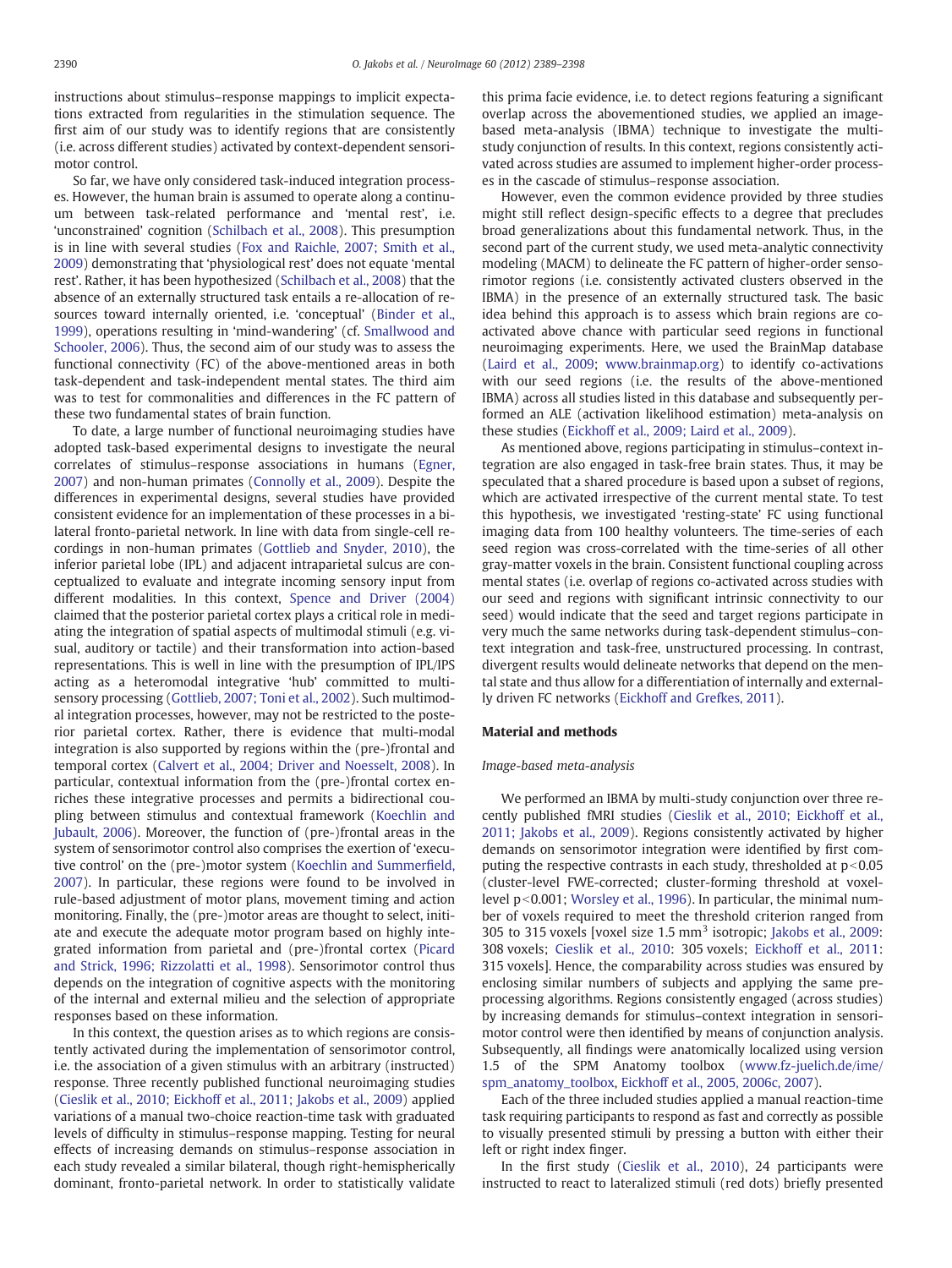(200 ms) in a randomized order. Before each task block, participants were instructed to respond with either the corresponding (spatially congruent response) or the contralateral (spatially incongruent response) index finger. Activation related to increased integration demands was then assessed by contrasting incongruent with congruent trials independently of the stimulus- or response-side.

In the second study ([Jakobs et al., 2009\)](#page-8-0), 26 participants responded to centrally presented visual stimuli (arrows), which were either pointing uniformly to one side or in a randomized order to either side (random hands condition; 50% chance for each side) with the corresponding index finger. Increasing demands on stimulus–context integration were delineated by contrasting random hands with unilateral conditions.

In the third study ([Eickhoff et al., 2011\)](#page-8-0), left- or right-pointing arrows were centrally presented to 20 participants. This time, however, arrow direction was non-uniformly distributed, with 80% pointing to one side. This laterality bias was randomly varied between blocks of trials. Moreover, in some blocks this bias was covertly reversed in the middle of the block. Increased integration demands were assessed by testing for activity that was parametrically related to the acquisition and adaptation of response biases in line with the probabilistic structure of the stimuli.

The respective contrasts reflecting increased demands for stimulus–context integration in sensorimotor control were thresholded at a cluster-level FWE-corrected  $p<0.05$ . The ensuing activation maps were then subjected to a conjunction analysis, i.e. we performed the conjunction against the (conservative) conjunction null hypothesis using the minimum statistic ([Nichols et al., 2005\)](#page-9-0). In practice, this was implemented by first applying a voxel-level cluster-forming threshold to all three analyses. Subsequently, each of the three excursion sets was filtered for cluster extent to threshold at cluster-level FWE-corrected  $p<0.05$  (cluster-forming threshold at voxel-level  $p<0.001$ , i.e., T $> 3.09$ ). Finally, we computed the intersection between the three thresholded and filtered SPM{T}-maps. This procedure exactly conforms to the conjunction-null minimum statistic, as the intersection only becomes non-zero (and hence significant) if each of the three individual analyses was significant. This IBMA provided four regions of overlapping activation. The right TPJ showed a cluster size of 104 voxels. Additionally, we observed three smaller clusters (right IPS, bilateral dPMC) with an average cluster size just over 20 voxels. Given this dramatic difference in cluster extent, we decided to exclude these considerably smaller regions and focus our analysis on the predominant finding, which survived conservative thresholding. Hence, the only region of spatially extended overlap between significant activation in all three individual analyses (i.e. the right TPJ) represented the seed for the subsequent connectivity modeling.

# Task-based FC: meta-analytic connectivity modeling

FC of the seed(s) during the performance of structured tasks was defined by delineating the co-activation pattern of the seed based on the activations reported in published functional imaging results. The concept behind this approach is predicated on the notion that FC is reflected in the correlation of activity in spatially distinct brain regions. That is, regions that are functionally connected should coactivate above chance in functional neuroimaging studies and vice versa. In this context, it should be noted that there are major conceptual differences between anatomical, functional and effective connectivity: (1) Anatomical connectivity denotes the presence of fiber connections linking two areas in the brain, i.e. the existence of a structural connection between their neurons. In contrast, (2) FC is correlative in nature, i.e. solely based on the likelihood of observing activation in a target region, given that activation is present within the seed area. In MACM, as performed in the current study, the unit of observation is not a specific point in an acquired time series but a particular neuroimaging experiment. MACM thus extends the scale on which FC is evaluated beyond data points in a time series (single study) to a whole set of neuroimaging experiments (MACM across studies). Here, FC is expressed as coherent activation across experiments and should delineate networks that are conjointly recruited by a broad range of tasks. Finally, (3) effective connectivity is defined as the causal influence one area exerts over another and may be tested with approaches such as dynamic causal modeling or structural equation modeling.

Here, analysis of task-based FC was performed by MACM using the BrainMap database ([Laird et al., 2009,](#page-8-0) [www.brainmap.org\)](http://www.brainmap.org). This database contained, at the time of analysis, the location of reported activation foci and associated meta-data of approximately 10,000 neuroimaging experiments. Of these, only fMRI studies that reported functional mapping data from healthy participants were considered. Studies investigating age, gender, disease, or drug effects were excluded. No further constraints (e.g., on acquisition or analysis details, experimental design, or stimulation procedures) were applied. Comparability with respect to the location of significant activation was ensured given the high standardization in the publication of neuroimaging data, i.e. the ubiquitous adherence to standard coordinate systems, such that all experiments contained in the database refer to activation coordinates within the same standard space. Using this broad pool of neuroimaging results, MACM can then be used to test for associations between activation probabilities of different areas. Importantly, this inference is performed independently of the paradigms used or other experimental factors but rather is solely based on the likelihood of observing activation in a target region given that activation is present within the seed area. This completely data-driven approach thus avoids selection biases that may result from adhering to current cognitive ontologies, which might not always overlap with the organizational modes of brain function.

In practice, MACM was performed in two steps: First, we identified all experiments in the BrainMap database that featured at least one focus of activation within the volume of the respective seed region (i.e. the cluster obtained from the IBMA). Second, quantitative meta-analysis (see below) was employed to test for the acrossstudy convergence of the activity foci reported in these experiments. As all experiments entering this analysis were selected by the fact that they feature activation in the seed, highest convergence will be observed in the seed region. Significant convergence of other activity foci, however, indicates consistent co-activation, i.e., task-based FC with the seed. Thus, it has to be noted that the FC pattern as observed in the MACM analysis is not specific to a distinct task or paradigm but rather reflects regional coupling that is present across a broad range of different tasks and paradigms.

For the meta-analysis in the second step, the revised version of the activation likelihood estimation (ALE) approach was used [\(Eickhoff et](#page-8-0) [al., 2009; Laird et al., 2009\)](#page-8-0). This algorithm aims at identifying areas where the convergence of activations across different experiments is higher than expected under conditions of random spatial associations between them. The key idea behind ALE is to treat reported activation foci not as points but centers of 3-D Gaussian probability distributions reflecting the associated spatial uncertainty. For each experiment included, the probability distributions of all reported foci are combined into a modeled activation (MA) map [\(Turkeltaub](#page-9-0) [et al., 2012](#page-9-0)). Taking the union across these MA maps for all experiments yielded voxel-wise ALE scores describing the convergence of results at each particular location of the brain. To distinguish 'true' convergence across studies from random convergence (i.e. noise), ALE scores are compared to an empirical null distribution reflecting a random spatial association between experiments [\(Eickhoff et al.,](#page-8-0) [2011\)](#page-8-0). Hereby, a random-effects inference is invoked, focusing on the above-chance convergence between studies, not the clustering of foci within a particular study. The p-value of an observed ALE score is given by the proportion of equal or higher values obtained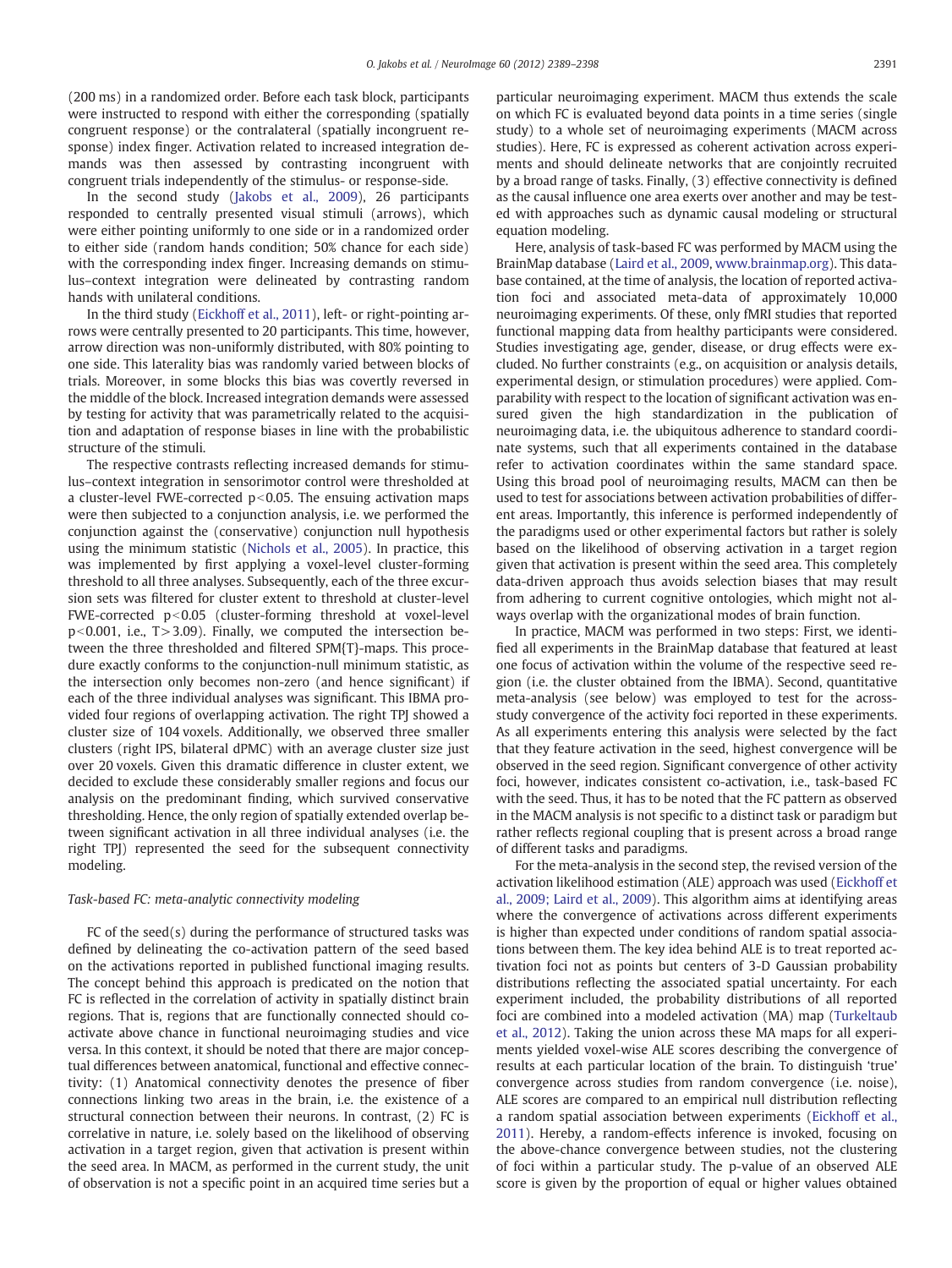under the null distribution. The ALE maps, reflecting the across-study convergence of co-activations with the seed region, were thresholded at cluster level–corrected  $p<0.05$  (cluster-forming threshold:  $p$ <0.001 at voxel level) and converted to Z-scores for visualization.

# Task-independent connectivity: resting-state correlations

Resting-state fMRI images were acquired in 100 healthy volunteers (50 females, mean age 45.2 years) without any record of neurological or psychiatric disorders. All participants gave written informed consent to the study protocol, which had been approved by the local ethics committee of the University of Bonn. Before the imaging session, participants were instructed to keep their eyes closed and just let their mind wander without thinking of anything in particular but not to fall asleep (which was confirmed in post-scan debriefing). For each participant, 300 resting-state EPI images were acquired using blood-oxygen-level-dependent (BOLD) contrast [gradientecho EPI pulse sequence,  $TR = 2.2$  s,  $TE = 30$  ms, flip angle  $= 90^{\circ}$ , inplane resolution =  $3.1 \times 3.1$  mm<sup>2</sup>, 36 axial slices (3.1 mm thickness) covering the entire brain].

The first four scans served as dummy images allowing for magnetic field saturation and were discarded prior to further processing using SPM8 (www.fi[l.ion.ucl.ac.uk/spm\)](http://www.fil.ion.ucl.ac.uk/spm). The EPI images were first corrected for head movements by affine registration using a twopass procedure in which the images were first aligned to the initial volumes and subsequently to the mean of all volumes after the first pass. The mean EPI image for each participant was then spatially normalized to the MNI single-subject template ([Holmes et al., 1998](#page-8-0)) using the 'unified segmentation' approach ([Ashburner and Friston,](#page-8-0) [2005\)](#page-8-0), and the ensuing deformation was applied to the individual EPI volumes. Finally, images were smoothed by a 5-mm FWHM Gaussian kernel to improve signal-to-noise ratio and compensate for residual anatomical variations.

The time-series data of each voxel were processed as follows (cf. [Fox et al., 2009; Weissenbacher et al., 2009\)](#page-8-0): In order to reduce spurious correlations, variance that could be explained by the following nuisance variables was removed: (i) The six motion parameters derived from the image realignment; (ii) the first derivative of the realignment parameters; (iii) mean gray matter, white matter and CSF signal per time-point as obtained by averaging across voxels attributed to the respective tissue class in the SPM 8 segmentation; and (iv) coherent signal changes across the whole brain as reflected by the first five components of a principal component analysis (PCA) decomposition of the whole-brain time-series. All of these nuisance variables entered the model as first-order and – except for the PCA components – also as second-order terms. We note that the above approach, in particular the removal of variance related to the most dominant signal components, may remove some signal of interest but should increase specificity of the ensuing results ([Bellec et al., 2006;](#page-8-0) [Fox and Raichle, 2007](#page-8-0)). Data was then band-pass filtered preserving frequencies between 0.01 and 0.08 Hz, since meaningful restingstate correlations will predominantly be found in t frequency range, given that the BOLD response acts as a low-pass filter ([Biswal et al.,](#page-8-0) [1995; Fox and Raichle, 2007; Greicius et al., 2003\)](#page-8-0).

As for the MACM analysis, seed regions of interest were provided by the clusters obtained from the IBMA. Time-courses were extracted for all voxels within the particular cluster that were located in the gray matter of the individual participant as indicated by a segmentation of the individual EPI image ([Ashburner and Friston, 2005](#page-8-0)). Of the 104 voxels in the right TPJ cluster, the number of voxels more likely representing gray matter than any other tissue class was on average (across subjects) 90.7 ( $SD = 10.6$ ; range: 71–104). The time course of the seed region was then expressed as the first eigenvariate of the individual voxels. Linear (Pearson) correlation coefficients between the time series of the seed regions (clusters obtained from the IBMA) and all other gray-matter voxels in the brain were

computed to quantify resting-state FC. These voxel-wise correlation coefficients were then transformed into Fisher's Z-scores and tested for consistency by a one-sample T-test across subjects. The results of this random-effects analysis were then thresholded at a cluster level–corrected threshold of  $p<0.05$  (cluster–forming threshold:  $p<0.001$  at voxel-level).

# Conjunction and differences between MACM and resting-state FC

In order to delineate areas showing task-dependent and taskindependent FC with the seed region(s) obtained from the IBMA, we performed a conjunction analysis between the MACM and resting-state analyses using the strict minimum statistic ([Nichols et al.,](#page-9-0) [2005](#page-9-0)). That is, for each seed region, we identified those voxels that showed significant FC with this seed in the analysis of interactions in the task-dependent as well as in the analysis of interactions in the task-independent state. In practice such consistent connectivity was delineated by computing the intersection of the (cluster-level FWE-corrected) connectivity maps from the two analyses detailed above.

Comparison between task-dependent and task-independent FC was performed by computing the voxel-wise contrast between the Z-scores obtained from the MACM and resting-state analyses. Difference Z-scores were deemed significant if they corresponded to  $p$ <0.001. Finally, results from the difference analysis were masked with the respective main effect, that is, voxels showing stronger connectivity in MACM vs. resting-state analyses were only retained if they indeed showed a significant task-driven connectivity with the seed (as revealed by the MACM analysis).

#### Results

# Image-based meta-analysis

In each of the three included studies, increased demands on sensorimotor control recruited a widespread bilateral though rightdominant fronto-parietal network ([Figs. 1A](#page-4-0)–C). The IBMA then indicated four regions of overlapping activation. Among these, a cluster in the right TPJ represented the most extensive region of overlap with a cluster size of 104 voxels. Additionally, we observed three considerably smaller clusters (right IPS, bilateral dPMC) with an average cluster size just over 20 voxels. Given this clear difference in cluster extent, we decided to focus the subsequent connectivity analyses on the predominant cluster found in the right TPJ [\(Fig. 1](#page-4-0)D). Thus, the right TPJ (area PFm, [Caspers et al., 2006, 2008](#page-8-0); MNI peak coordinates: 58/ − 46/27 [cluster-size: 104 voxels/351 mm<sup>3</sup>], see Supplementary Fig. S1) was used as the sole seed region for the analysis of taskdepended and task-independent FC via MACM and resting-state correlations.

# FC analysis by coordinate-based meta-analysis (MACM)

In addition to the 'shared' network as described below, taskdependent FC [\(Fig. 2](#page-5-0)B1), as revealed by MACM, involved the bilateral pre-supplementary motor area (pre-SMA, area 6, [Geyer, 2004](#page-8-0)), ventral and dorsal premotor cortex (vPMC/dMPC, area 6, [Geyer, 2004](#page-8-0)), and the thalamus. Furthermore, left-hemispheric putamen, (vPMC), M1 (area 4p; [Geyer et al., 1996](#page-8-0)), and S1 (areas 3b, 3a, 2; [Geyer et](#page-8-0) [al., 1999, 2000; Grefkes et al., 2001](#page-8-0)) as well as right-hemispheric pallidum and caudate nucleus revealed significant co-activation. Co-activations were also found in the region of the right areas 44/45 [\(Amunts et al., 1999](#page-8-0)) and bilateral anterior intraparietal sulcus (hIP2; [Choi et al., 2006](#page-8-0)) extending into the superior (area 7PC, [Scheperjans et al., 2008a,b\)](#page-9-0) and inferior (area PFcm, [Caspers et al.,](#page-8-0) [2006, 2008](#page-8-0)) parietal lobe. When assessing the paradigm classes of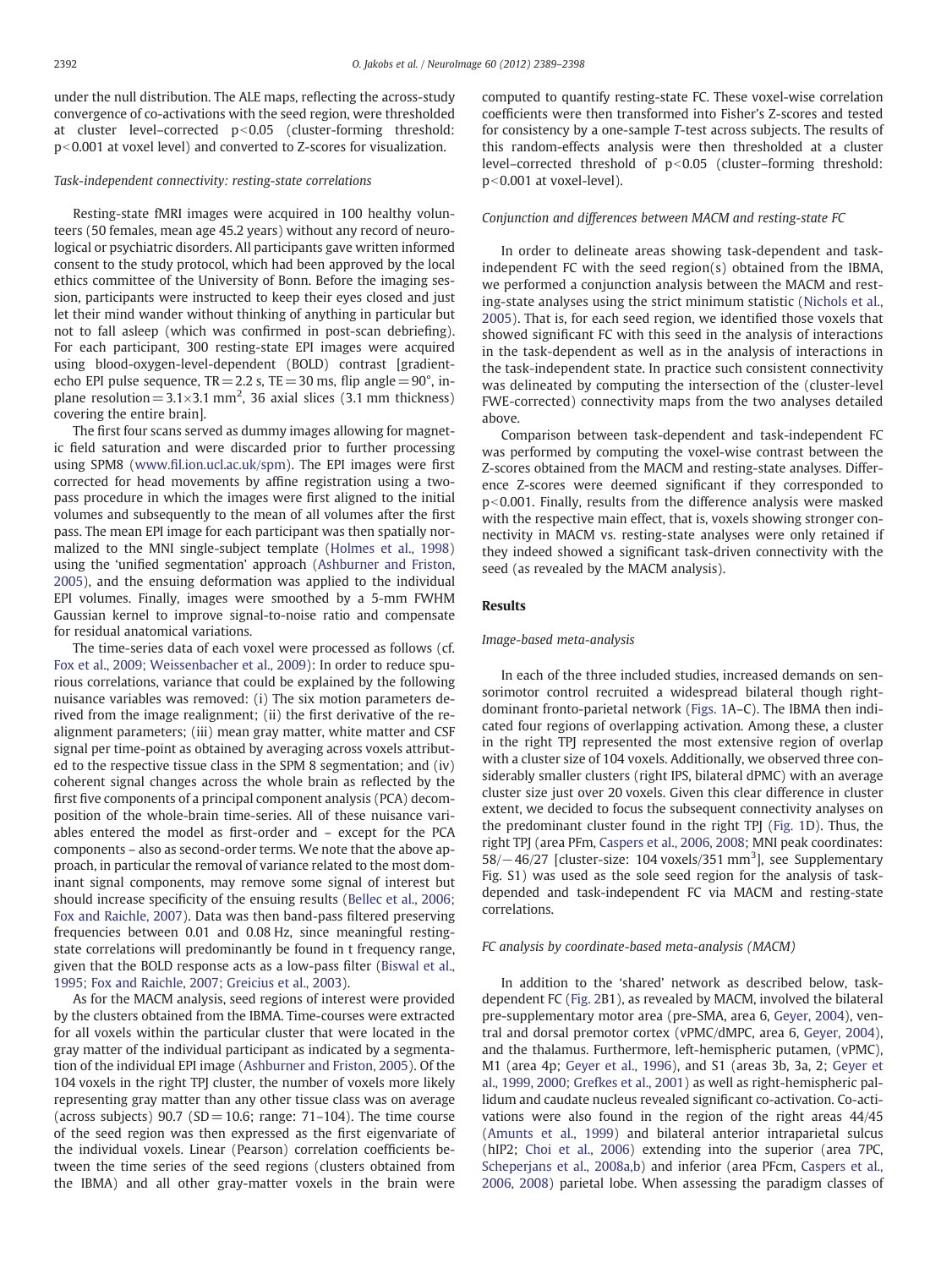<span id="page-4-0"></span>

Fig. 1. In three recently published neuroimaging studies (A: [Eickhoff et al., 2011](#page-8-0), B: [Jakobs et al., 2009,](#page-8-0) C: [Cieslik et al., 2010](#page-8-0)), we applied variations of a manual twochoice reaction time task to investigate neural correlates of increasing demands on sensorimotor top-down control. In each of these studies, we observed activation of a similar bilateral, though right-hemispheric dominant fronto-parietal network. Significant activations are projected onto rendered surfaces of the MNI single-subject template brain. The subsequent image-based meta-analysis revealed a single focus of convergent activation in the right temporo-parietal junction (D) which was thus used as the seed region for the analysis of functional connectivity.

those experiments that featured activation in the right TPJ seed and hence contributed to the MACM analysis, we observed that several different kinds of paradigms/tasks were associated with right TPJ activation (see Supplementary Fig. S2). A strong predominance of any particular kind of task, however, was not found, with strong contributions of somatosensory, visual, cognitive, and motor tasks.

# FC analysis of resting-state imaging data

In the resting state ([Fig. 2B](#page-5-0)2), reflecting rTPJ connectivity in the absence of a structured task, we observed, in addition to the shared network described below, significant correlations with the dorsolateral prefrontal cortex (DLPFC), insula (Id1, [Kurth et al., 2010b](#page-8-0)), middle cingulate cortex ([Palomero-Gallagher et al., 2008, 2009](#page-9-0)) and inferior/superior parietal lobe. Additional left-hemispheric correlation was found with the operculum (OP1, OP4; [Eickhoff et al.,](#page-8-0) [2006a,b](#page-8-0)), cerebellum (lobule VII, crus I & II; [Diedrichsen et al.,](#page-8-0) [2009\)](#page-8-0), dPMC, precuneus, and temporal pole, whereas additional right-hemispheric correlation occurred with area 45 [\(Amunts et al.,](#page-8-0) [1999\)](#page-8-0) and inferior temporal gyrus.

# Conjunction across MACM and resting-state FC analyses

The conjunction ([Fig. 2C](#page-5-0)) across both individual FC analyses ([Figs.](#page-5-0) [2](#page-5-0)B1 & B2) revealed a shared network comprising bilaterally the inferior parietal cortex (areas PF, PFm) extending into the TPJ, inferior frontal area 44, the anterior dorsal insula and the SMA (area 6, [Geyer, 2004\)](#page-8-0). Right-hemispheric activation was observed in the dPMC and middle cingulate cortex, the posterior DLPFC (cf. [Rottschy](#page-9-0) [et al., 2012\)](#page-9-0), the middle temporal gyrus, putamen and OP 4. Activation restricted to the left hemisphere was only found in the cerebellum (lobule VI). In summary, in both task-dependent and taskfree states, the right TPJ entertains close FC with a bilateral, though right-dominant network resembling the 'ventral action-control/ attention network' as described by [Corbetta and Shulman \(2002\).](#page-8-0)

# Difference between MACM and resting-state FC analyses

[Fig. 2A](#page-5-0)1 illustrates the pattern of FC that was specific for the taskdependent state as revealed by the contrast of 'MACM> resting state connectivity' (see also Supplementary Table S1). We observed significantly stronger task-dependent FC of the right TPJ with the medial premotor cortex (SMA/pre-SMA), bilateral area 44, dPMC, intraparietal sulcus/superior parietal lobe (7A, 7PC, hIP3), and thalamus as well as left-hemispheric regions of more pronounced connectivity with vPMC, putamen, insula lobe, and cerebellum (lobule VI). In the right hemisphere, V5 (hOC5, [Malikovic et al., 2007\)](#page-8-0) featured stronger task-dependent than task-independent FC with the right TPJ.

The reversed contrast ('resting state>MACM connectivity', [Fig. 2A](#page-5-0)2) revealed areas featuring stronger FC with the seed in the task-free resting state (see also Supplementary Table S1). Such a pattern was significantly seen bilaterally in the medial superior parietal lobe (5 Ci, 7A, 5 M, [Scheperjans et al., 2005\)](#page-9-0), dorsolateral prefrontal cortex, and anterior/middle cingulate cortex.

# **Discussion**

We demonstrated that across three studies, increased demand on stimulus–context integration in sensorimotor control was consistently associated with increased activation of the right TPJ (Fig. 1D, see also Fig. S1). Subsequently, whole-brain functional connectivity of this region was delineated via meta-analytic connectivity modeling (task-dependent FC) and analysis of resting-state images from 100 healthy volunteers (task-independent FC).

Convergent functional coupling across approaches, i.e. independent of the presence or absence of an externally structured task, was observed in a shared network with right-hemispheric dominance. Herein, the inferior parietal cortex, area 44, anterior dorsal insula, and SMA [\(Fig. 2](#page-5-0)C) were found bilaterally. Dorsal premotor cortex, middle temporal gyrus, middle cingulate cortex, putamen, and parietal opercular area OP4 of the right hemisphere as well as the left-hemispheric cerebellum featured unilateral convergent functional coupling with the right TPJ.

Stronger task-independent FC with the seed ('resting state> - MACM connectivity', [Fig. 2](#page-5-0)A2, Table S1) was observed bilaterally in the medial superior parietal lobe (precuneus) and adjacent posterior cingulate cortex, dorsolateral prefrontal cortex, and anterior/middle cingulate cortex.

The reversed contrast, i.e. FC specific for the task-dependent state ('MACM connectivity> resting state', [Fig. 2](#page-5-0)A1, Table S1), revealed significantly stronger coupling of the right TPJ with bilateral premotor regions (SMA/pre-SMA, dPMC), area 44, superior parietal cortex, and thalamus. In addition, we observed differential co-activation with left-hemispheric vPMC, insula, putamen, and cerebellum (lobule VI) as well as with V5 (hOC5) in the right hemisphere.

# Concepts of functional connectivity

FC is defined as the 'temporal coincidence of spatially distant neuro-physiological events' and may be assessed with crosscorrelation of, e.g., spiking patterns or field potentials in neurophysiological experiments [\(Schlögl and Supp, 2006](#page-9-0)). Currently, however, most FC analyses are based on (resting-state) fMRI. In their seminal study, [Biswal et al. \(1995\)](#page-8-0) cross-correlated the time courses of resting-state fMRI signals from different brain regions, noting that FC may be inferred from significant correlation in the signal fluctuations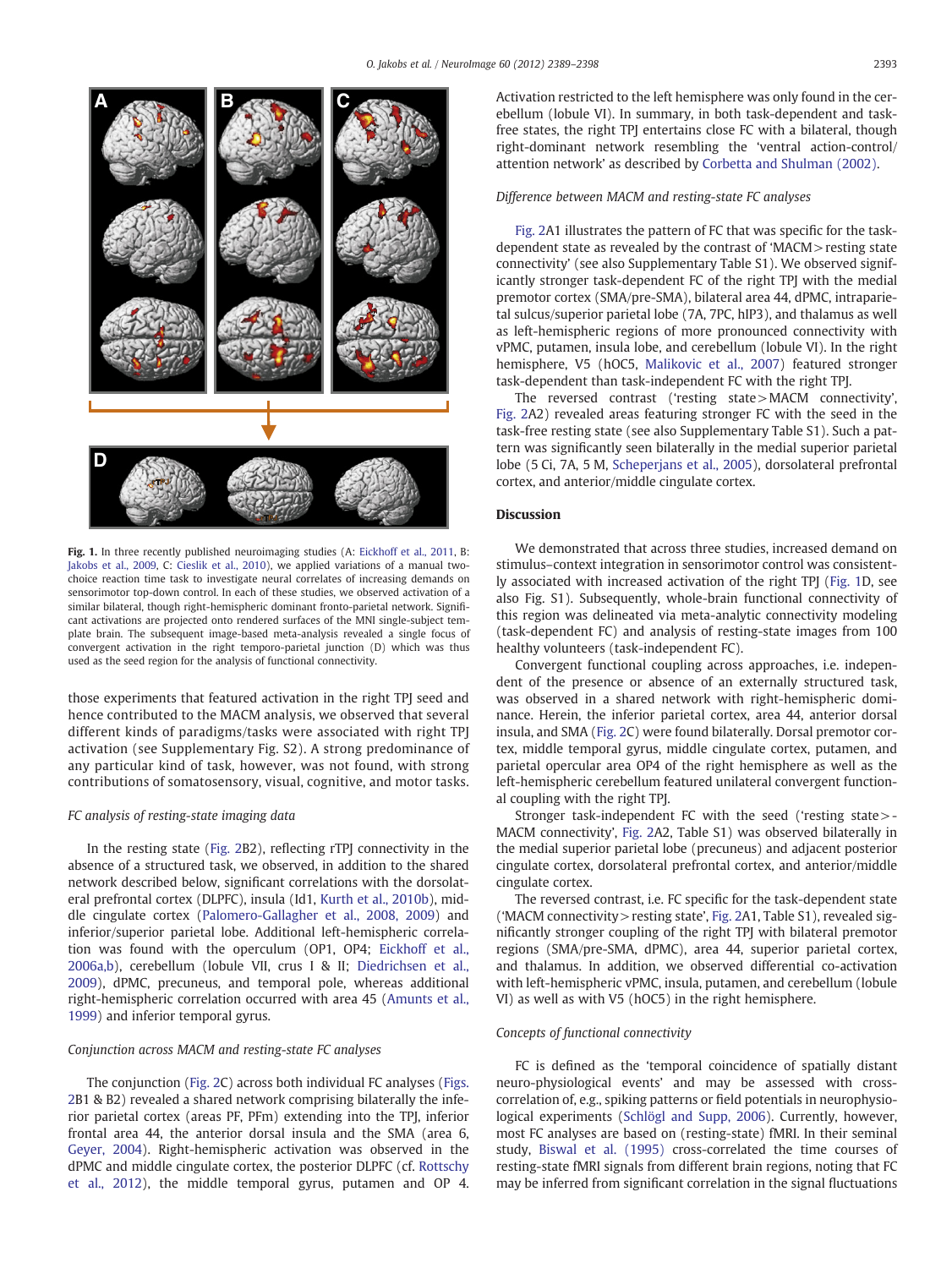<span id="page-5-0"></span>

Fig. 2. The conjunction analysis (C) across task-dependent connectivity (MACM, B1) and that obtained for the task-free state (B2) revealed a shared network comprising bilateral inferior parietal cortex, area 44, insula, and supplementary motor area (SMA), right premotor and middle cingulate cortex, middle temporal gyrus, putamen, and OP4 as well as the left cerebellum. In both task-driven and task-free states, the right TPJ thus entertains close functional connectivity with a bilateral though right-dominant 'ventral' action-control/ attention network ([Corbetta and Shulman, 2002\)](#page-8-0). Functional connectivity specific for the task-dependent mental state (A1) additionally involved bilateral (pre-)SMA, dorsal premotor cortex, area 44, intraparietal sulcus, and thalamus, left basal ganglia and vPMC as well as right V5. Conversely, in the resting-state analysis (A2), reflecting TPJ connectivity in the absence of a structured task, we observed selectively increased connectivity with bilateral dorsolateral prefrontal cortex, medial superior parietal cortex (precuneus), and anterior/middle cingulate cortex.

across distant brain regions. Here, we assessed correlation (across scans, i.e., time) between the BOLD-signal time course of the right TPJ and time courses of all other locations in the brain. Using this approach, we aimed at identifying regions that are significantly (functionally) coupled with the seed region in the task-independent state.

Large-scale databases such as BrainMap [\(Laird et al., 2009](#page-8-0), [www.](http://www.brainmap.org) [brainmap.org\)](http://www.brainmap.org) and algorithms for meta-analytic connectivity modeling (MACM; [Laird et al., 2009; Eickhoff et al., 2009\)](#page-8-0) constitute the basis for comprehensive task-based FC analyses: MACM is based on the idea of assessing which brain regions co-activate above chance with the seed across a large range of functional tasks. In contrast to the more traditional definition of FC as coherent fluctuations across time, in MACM, the unit of observation is the neuroimaging experiment. The strength of MACM is the delineation of networks that are conjointly recruited across a broad range of tasks, reflecting robust patterns of coordinated activity in response to an externally structured task.

These two approaches hence provide complementary methods of investigating FC: Task-independent FC was assessed by correlating resting-state fMRI time-series, while task-dependent FC was revealed by investigating significant co-activations of the seed region across different neuroimaging experiments ([Eickhoff and Grefkes, 2011](#page-8-0)). Together, these allow a comprehensive assessment of the FC of the right TPJ across fundamentally different mental states.

#### Right TPJ in and beyond stimulus–context integration

In the present study, we defined the location of a seed region in the right TPJ based on a multi-study conjunction of experiments on stimulus–context integration and then assessed its co-activation patterns across a wide range of tasks as well as resting-state BOLD signal correlations. Therefore, the FC analyses did not pertain specifically to stimulus–context integration but rather provided an across-task and a no-task assessment of the interactions of the seed [\(Eickhoff and](#page-8-0) [Grefkes, 2011\)](#page-8-0). That is, our results reflect general interactions of the seed region, not those specific to stimulus–context integration. Nevertheless, the approach taken to identify the seed has important implications for the interpretation of our connectivity data, as a rather broadly defined macroanatomical region like the TPJ may contain several different functional modules. That is, different areas within a region like the TPJ may hold different functions and hence potentially also connectivity patterns. In fact, when considering the current literature on the TPJ, it may be noted that this region is not only implicated in action control and stimulus–context integration but also in several other tasks, some of which seem to hold psychological similarities (e.g. stimulus-driven attention, visual search; [Corbetta and](#page-8-0) [Shulman, 2002; Mavritsaki et al., 2010; Menon et al., 2001\)](#page-8-0), while others appear completely unrelated (e.g. social cognition, mentalizing, perspective taking; [Decety and Lamm, 2007; David et al., 2008;](#page-8-0)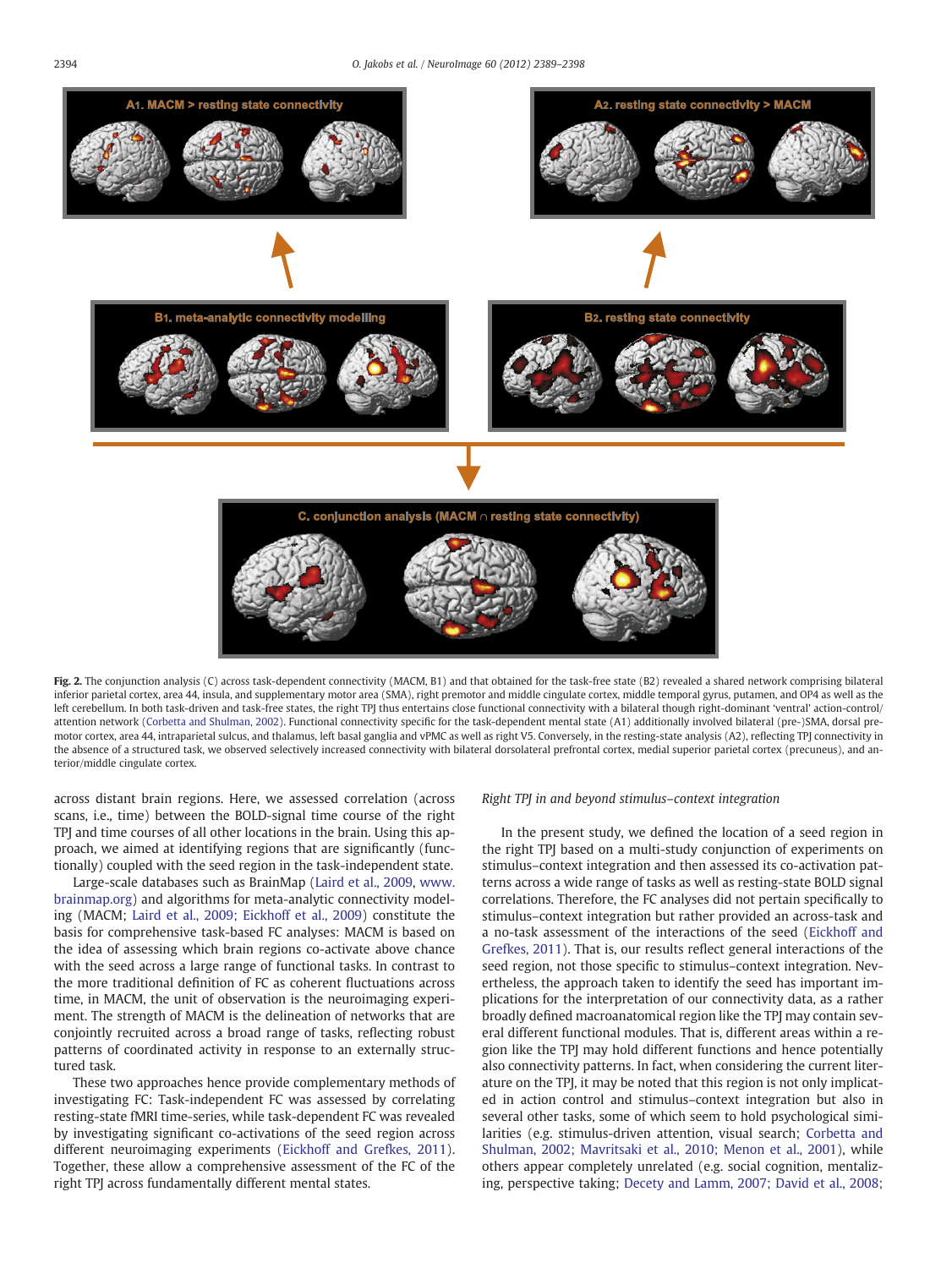[Vogeley et al., 2001](#page-8-0)). There is thus good evidence for a functional heterogeneity within the TPJ. Given this very likely differentiation, we would argue that the tasks used to define a seed should have an important influence on the subsequent connectivity analyses even though these consider across-task and no-task interactions. To illustrate this point, it may be assumed that a seed in the right TPJ defined by a conjunction across social-cognition tasks would have had a different location within this region and most likely also a different pattern of MACM and resting-state connectivity. While our approach hence does not definitively associate a brain region and its connectivity to a particular cognitive function such as stimulus–context integration, the functional context established by the definition of the seed nevertheless provides its precise allocation to a (functional) module and hence an important constraint to the interpretation of the observed connectivity patterns. This holds in particular for regions that are as broadly defined and functionally heterogeneous as the TPJ.

# Right TPJ and the concept of predictive coding

The performed multi-study conjunction indicated that the right TPJ (area PFm) as the most extensive region of overlap between three neuroimaging contrasts probing increased demands for sensorimotor control and stimulus–response integration. Previous studies point to a key role of this region also in other 'higher cognitive functions', such as attention ([Corbetta and Shulman, 2002\)](#page-8-0) or visuomotor integration [\(Mooshagian et al., 2008](#page-9-0)). This raises the question as to how these operations can be integrated in a comprehensive theoretical construct.

Predictive coding ([Rao and Ballard, 1999; Summer](#page-9-0)field and [Mangels, 2006; Kilner et al., 2007](#page-9-0)a) is a hypothesis on the fundamental nature of neuronal information processing. Within this model the brain is conceptualized as a Bayesian machine, i.e. perception is based upon generative models enabling probabilistic inference on sensory inputs and the underlying causes. This is enabled by a hierarchical organization of brain regions with reciprocal connections between them. The prediction error, i.e. the difference between sensory input and internal prediction, is computed at each level and passed to higher levels via forward connections. Its size reflects the accuracy of the predictions and potential necessity for adjustment. Feedback connections pass predictions back to the lower level. The objective of these computations is the (unconscious and highly automated) minimization of the environmental entropy (i.e. average uncertainty) to optimize predictions about incoming information. So far, evidence for predictive coding has mainly been discussed in the context of sensory paradigms [\(Behrens et al., 2007; Summer](#page-8-0)field and Mangels, [2006\)](#page-8-0). However, observations of faster reaction times and reduced error rates for predominant relative to deviant cues have raised the notion of predictive motor coding. Mechanistically, predictions about prospective sensory input should entail the a priori preparation of an adequate motor program. If an upcoming stimulus matches the prediction, the prepared motor program simply has to be released, instead of being chosen de novo from the motor repertoire, resulting in more efficient reactions.

As each of the three studies used to define the seed region presented lateralized visual stimuli and required lateralized responses, it may be argued that the observed effects may be attributable to increased attention and spatial (re-)orientation [\(Corbetta and Shulman,](#page-8-0) [2002; Thiel et al., 2004](#page-8-0)). In particular, stimuli appeared more frequently in the unexpected (and hence unattended; [Shulman et al.,](#page-9-0) [2009\)](#page-9-0) location in 'high-demand' conditions. This is well in line with a study of [Downar et al. \(2000\)](#page-8-0) observing an involvement of (predominantly) the right TPJ in multimodal change detection, i.e. detection of 'salient' stimuli. We would argue that these interpretations (re-orientation or attentional demands) may be reconciled with predictive coding concepts. Under this theoretical framework, stimulusdriven re-orienting may be understood as the upstream effects of high prediction errors, which trigger a reactive orientation toward the site of the unpredicted stimulus. In a Bayesian system of sensory inference, attention may thus be conceptualized as inference on the precision of predictions [\(Feldman and Friston, 2010\)](#page-8-0). If a prediction error is high, attentional re-orientation is instantiated.

Lesions of (especially) the right [\(Vallar et al., 1993](#page-9-0)) TPJ have been conjectured to clinically manifest themselves as a lack of awareness of space on the contralesional side of the body, i.e., neglect [\(Mavritsaki](#page-8-0) [et al., 2010](#page-8-0)). In accordance with the theoretical framework outlined above, a unilateral deficit in evaluating upstreaming stimuli may result in persistent 'attention' to only one (i.e. the ipsilesional) side of the environment. However, [Karnath et al. \(2001\)](#page-8-0) emphasized that 'the superior temporal cortex rather than the IPL or TPO junction is the substrate of spatial neglect in both monkeys and humans' (p. 952). Thus, the putative involvement of  $(r)$ TPJ lesions in neglect is still a matter of debate.

In summary, based on the assumption that probabilistic inference is an integral part of sensory processing and motor preparation, the concept of predictive coding may provide a theoretical framework for the computational processes underlying stimulus–response integration for sensorimotor control. Based on the current multi-study conjunction we would argue that the right TPJ might be a key structure for implementing attentional (re-)orientation by inference on prediction errors within this framework.

# Core network of consistent functional connectivity

The term 'core network' denotes regions featuring convergent functional coupling with the right TPJ in the task-driven and endogenously controlled state [\(Fig. 2](#page-5-0)C). Its nodes are thus part of very much the same networks as the seed irrespective of the current mental state. In this context, it has to be noted that close resemblance between 'resting-state networks' and those jointly engaged in taskbased studies has been reported and hence the notion of 'rest' in the absence of a specific task has evolved into a concept of an unconstrained sampling of different brain networks with preponderance for introspective aspects [\(Raichle et al., 2001; Schilbach et al., 2008;](#page-9-0) [Smith et al., 2009](#page-9-0)).

The human insula (most notably the anterior dorsal portion) activates in a broad range of tasks across diverse functional domains, such as emotion processing, interoception, (working) memory and attention [\(Craig, 2009; Kurth et al., 2010a](#page-8-0)). Thus, the insula is regarded as integration area, mediating dynamic information flow between large-scale brain networks ([Dosenbach et al., 2006; Menon](#page-8-0) [and Uddin, 2010](#page-8-0)) as well as providing a link between the processing of external information and monitoring the internal milieu [\(Craig,](#page-8-0) [2009\)](#page-8-0). In the current study, consistent co-activation of the anterior dorsal insula may therefore originate from its function as an integrative hub controlling the flow of information and implementing tasksets, i.e., high-level priors.

Several neuroimaging studies provide evidence for a role of the inferior parietal cortex (IPL) in the multi-modal integration of stimuli [\(Renier et al., 2009](#page-9-0)) as well as movement planning and execution [\(Iacoboni, 2006\)](#page-8-0). The FC with the (right) TPJ reflects the dense anatomical connectivity between these [\(Lewis and Van Essen, 2000](#page-8-0)). Most likely, the IPL might implement the planning, selection and preparation of movement routines that is controlled by the predictions (and associated errors) provided by the right TPJ.

It should be noted that this 'core network' (right TPJ, anterior insula, IPL) resembles the so-called 'ventral attention network' [\(Corbetta and Shulman, 2002](#page-8-0)), typically activated during the detection of salient and behaviorally relevant stimuli, i.e. stimulus-driven reorienting, and acting as a 'circuit breaker' for ongoing processes in the dorsal attention network [\(Corbetta et al., 2008](#page-8-0)). The close similarity between the 'core network' and the 'ventral attention network'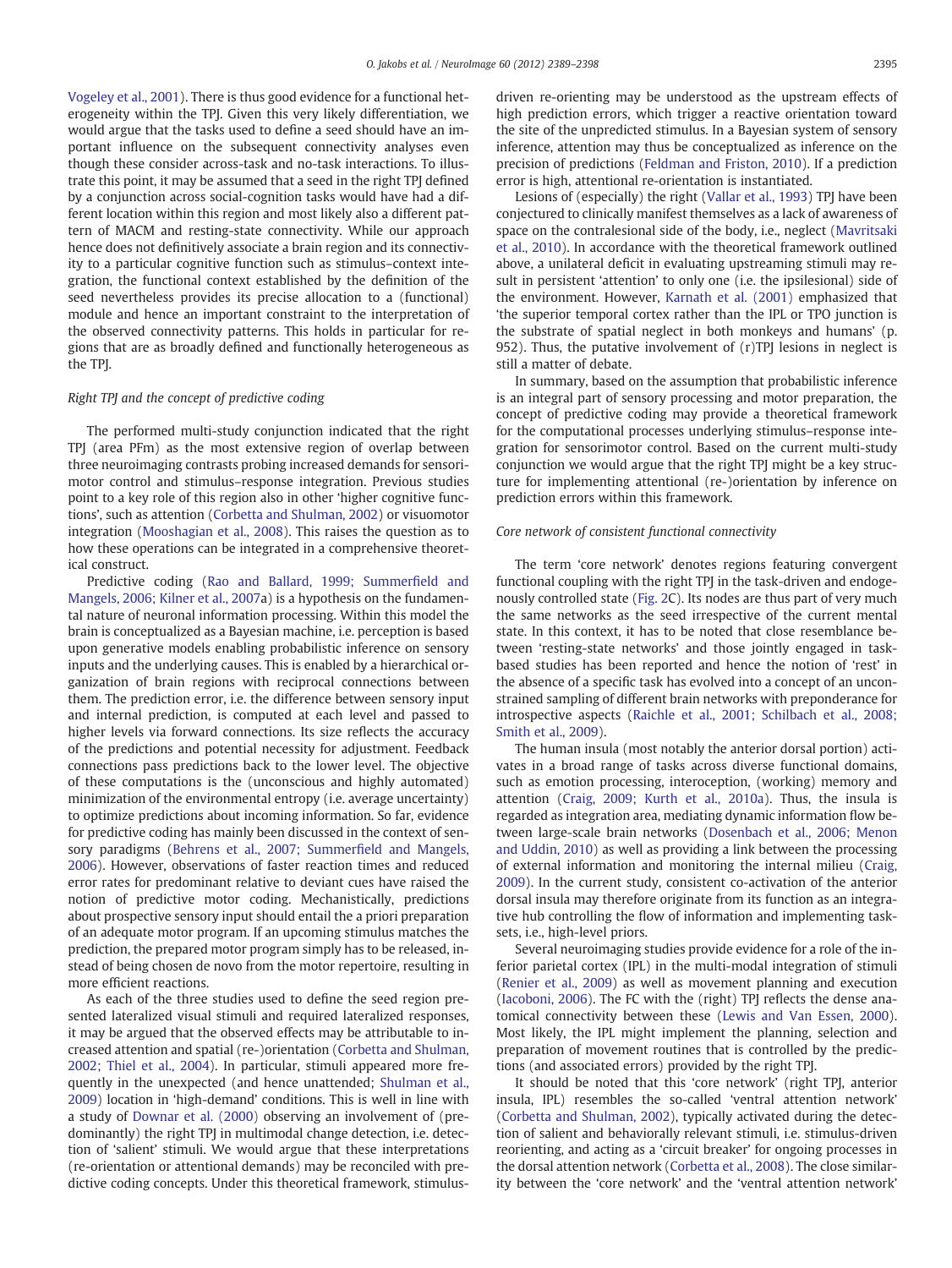thus fits well with the Bayesian framework of stimulus-driven reorienting as outlined above. In line with the FC data provided by [Fox](#page-8-0) [et al. \(2006\)](#page-8-0) we would thus argue for an important role of the TPJ within the ventral attention network, potentially reflecting a computational core in a predictive coding system.

# Stronger couplings in the task-dependent state

In a system of Bayesian inference, minimization of prediction errors requires the supply with bottom-up (sensory) information. In this context, bilateral activation of the thalamus may be reconciled with its putative function as 'input gate' routing upstreaming information to sensorimotor and association cortices ([Johansen-Berg et](#page-8-0) [al., 2005\)](#page-8-0) with collaterals to the TPJ as a predictive integrator. This interpretation may particularly hold for the right hemisphere where activation in the thalamus was observed in those parts that were shown to connect to the temporal cortex (including the TPJ) ([Behrens et al.,](#page-8-0) [2003\)](#page-8-0). On the left hemisphere, in contrast, predominant activation in regions projecting to the prefrontal cortex (probably mediodorsal nucleus) may reflect the role of the thalamus as a cortico-cortical integration hub [\(Cappe et al., 2009\)](#page-8-0), such as the possible involvement of the mediodorsal thalamus in sending prospective motor information to the DLPFC [\(Watanabe and Funahashi, 2012\)](#page-9-0).

Regions of the posterior parietal cortex, in particular the superior parietal lobe and intraparietal sulcus (SPL/IPS), are involved in stimulus–context integration and stimulus–response matching [\(Wolfensteller and von Cramon, 2010](#page-9-0)). Thus, functional coupling with these regions may indicate pre-processing of incoming information by these, i.e. 'outsourcing' of lower-level integration processes. In other words, there may be parallel processing of the stimuli themselves (in the SPL/IPS) and their match with current predictive codes (in the right TPJ), allowing inference on both stimuli and predictions. Formally, this would entail a functional hierarchy between the SPL/IPS and the higher-level right TPJ.

Subsequently, the frontal areas may utilize this prediction to adjust behavioral plans and goals [\(Koechlin and Summer](#page-8-0)field, 2007), linking predictive coding on sensory information with predictive motor coding. In the current study, bilateral co-activation of area 44 may indicate this region as an important node for the 'action' stream, which is consistent with previous evidence implicating this region in behavioral planning and executive top-down influences on premotor areas [\(Koechlin and Jubault, 2006](#page-8-0)). The coupling between the right TPJ and area 44 may hence correspond to an alignment between predictions and the preparation of adequate behavioral responses. Such response patterns may be pre-selected and hence prepared in the likewise co-activated premotor areas, i.e., the dPMC and the pre-SMA. While FC analyses may not reveal the directionality of interactions, based on previous evidence we would propose the following relationship between these regions: Whereas area 44 provides the link between the sensory and motor domain, the pre-SMA may subsequently control the implementation of motor preparation in the dPMC. This view would be in line with observations that the pre-SMA is involved in executive motor control, e.g., modifications of movement plans by inhibition or switching of responses [\(Picard and](#page-9-0) [Strick, 1996](#page-9-0)). In contrast, the dPMC features close interactions with the motor output system ([Chouinard and Paus, 2006; Dum and](#page-8-0) [Strick, 2005\)](#page-8-0) and therefore is a putative recipient of the generated motor plans. In the proposed model, the dPMC would thus constitute the lowest stage of the motor stream, implementing the actual preparation of motor responses.

In summary, we thus propose that the task-based FC data, in synopsis with previous evidence from humans and non-human primates, may indicate interaction of the right TPJ with a 'sensory stream' of predictive coding consisting of the thalamus as the sensory gateway and the SPL/IPS for stimulus processing on one hand as well as with a 'motor stream' comprising area 44, pre-SMA and dPMC, itself

potentially organized in a hierarchical fashion reflecting a progression from more abstract motor plans to the preparation of a particular action (i.e. the specification of free parameters in motor commands, such as direction, extent and force of a given movement).

# Stronger couplings in the task-independent state

Patterns of neural activation in the absence of an externally structured task reflect the brain's 'physiological baseline' [\(Gusnard and](#page-8-0) [Raichle, 2001\)](#page-8-0) but may not be equated with 'mental rest' due to the high spatio-temporal structuring of ongoing activity that seems to reflect task-relevant networks (cf. [Fox and Raichle, 2007; Smith et al.,](#page-8-0) [2009\)](#page-8-0). Rather than being at rest, the brain should thus be in a state of unconstrained cognition [\(Schilbach et al., 2008\)](#page-9-0), i.e. implementing a broad variety of (predominantly internally oriented) operations. In the current study, we observed increased connectivity of the right TPJ in this task-independent (compared to stimulus-driven) brain state with a bilateral network comprising the anterior cingulate and dorsolateral prefrontal cortices as well as the precuneus and adjacent posterior cingulate cortex (PrC/PPC).

Interestingly, medial parietal and cingulate cortices were reported to show highest levels of glucose consumption in the endogenously controlled state [\(Gusnard and Raichle, 2001\)](#page-8-0) and de-activate upon commencement of structured tasks ([Schilbach et al., 2008\)](#page-9-0), supporting the notion of a 'default-mode network'. Nevertheless, activity within these regions is not restricted to the 'physiological baseline'. Rather, they have been observed in a broad range of internally directed cognitive tasks including episodic memory and first-person perspective taking ([Vogeley et al., 2001\)](#page-9-0) as well as the processing of self-relevant information and intentions, including intentions to act (cf. [Cavanna and Trimble, 2006](#page-8-0)). It may hence be assumed that in the mode of unconstrained cognition these midline regions may gather and integrate information about past self-referential events. Hereby, they could provide personal experience as an important backdrop for mental operations in the absence of externally structured tasks or sensory information. In contrast, the (anterior) dorsolateral prefrontal cortex has been conceptualized as a key node for the generation and representation of internal goal and task-set representation, i.e., overarching plans ([Koechlin and Summer](#page-8-0)field, 2007). Though speculative, we would thus propose that the right TPJ may provide the computational link between autobiographic memories (past; PrC/ PPC), self-reference (present; anterior cingulate cortex and goalrepresentations (future; DLPFC) by evaluating predictive codes. In a Bayesian framework, this would thus represent the basis of forming predictions about future long-term goals based on previous experience. How does this relate to the apparent role of the right TPJ during stimulus-driven tasks, namely optimizing short-term representations of the sensory environment for motor preparation? We would conclude that by interaction with domain-specific brain regions, the right TPJ and anterior insula forming the 'core network' may implement the governance of predictive coding across a wide range of mental states, irrespective of the domain (perceptual, motor or cognitive) and time course (short-term or long-term).

Supplementary materials related to this article can be found online at <doi:10.1016/j.neuroimage.2012.02.037>.

#### Acknowledgments

This work was partly funded by the Human Brain Project (R01- MH074457; A.R.L., S.B.E., P.T.F), the Initiative and Networking Fund of the Helmholtz Association within the Helmholtz Alliance on Systems Biology (Human Brain Model; K.Z., S.B.E.) and the DFG (IRTG 1328, S.B.E.).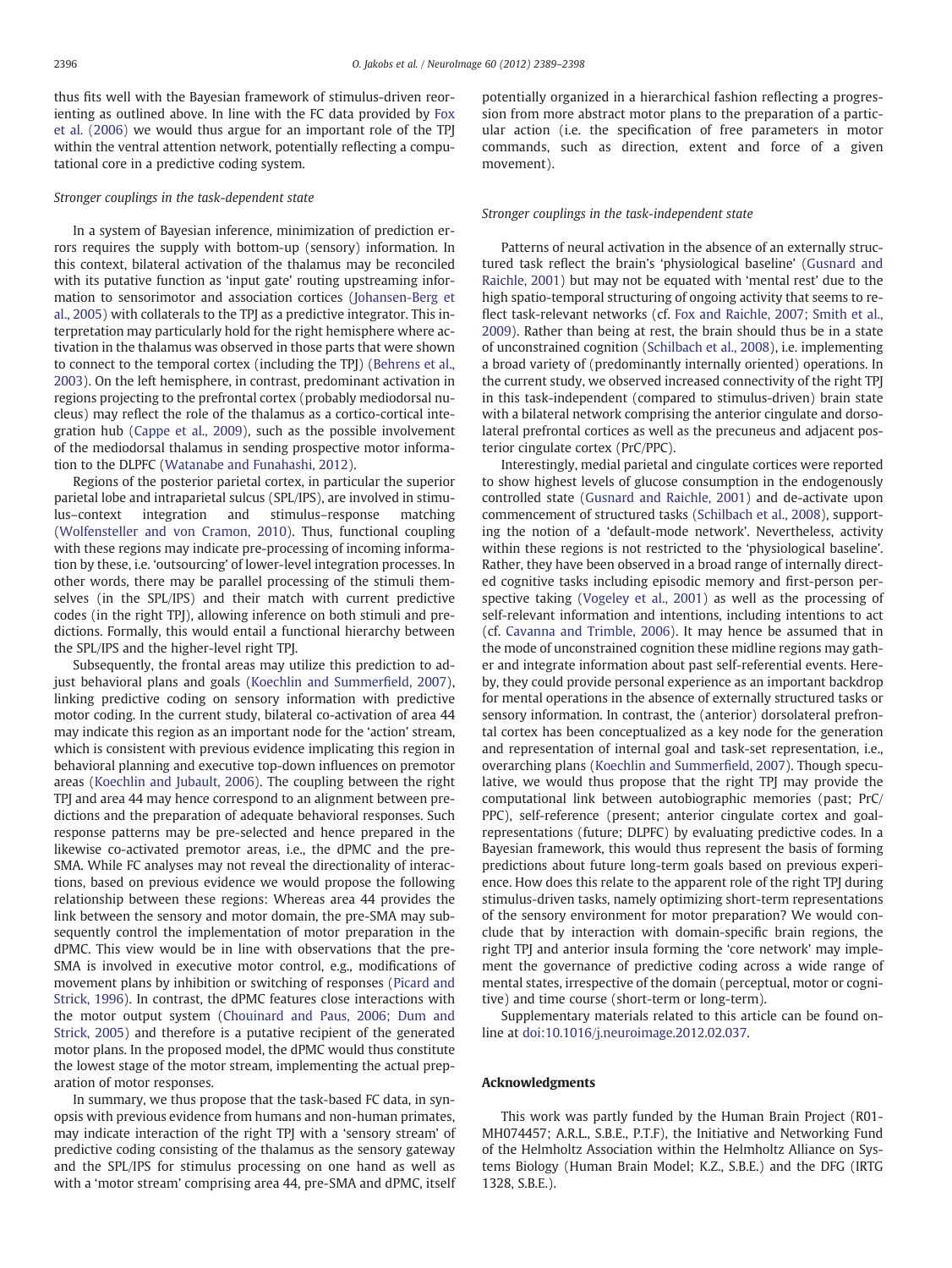# <span id="page-8-0"></span>References

Amunts, K., Schleicher, A., Bürgel, U., Mohlberg, H., Uylings, H.B., Zilles, K., 1999. Broca's region revisited: cytoarchitecture and intersubject variability. J. Comp. Neurol. 412 (2), 319–341.

Ashburner, J., Friston, K.J., 2005. Unified segmentation. Neuroimage 26 (3), 839–851. Bays, P.M., Singh-Curry, V., Gorgoraptis, N., Driver, J., Husain, M., 2010. Integration of

- goal- and stimulus-related visual signals revealed by damage to human parietal cortex. J. Neurosci. 30 (17), 5968–5978.
- Behrens, T.E., Johansen-Berg, H., Wollrich, M.W., Smith, S.M., Wheeler-Kingshott, C.A., Boulby, P.A., Barker, G.J., Sillery, E.L., Sheehan, K., Ciccarelli, O., Thompson, A.J., Brady, J.M., Matthews, P.M., 2003. Non-invasive mapping of connections between human thalamus and cortex using diffusion imaging. Nat. Neurosci. 6 (7), 750–757.
- Behrens, T.E., Woolrich, M.W., Walton, M.E., Rushworth, M.F., 2007. Learning the value of information in an uncertain world. Nat. Neurosci. 10 (9), 1214–1221.
- Bellec, P., Perlbarg, V., Jbabdi, S., Pélégrini-Issac, M., Anton, J.L., Doyon, J., Benali, H., 2006. Identification of large-scale networks in the brain using fMRI. Neuroimage 29 (4), 1231–1243.
- Berlucchi, G., Aglioti, S.M., 2010. The body in the brain revisited. Exp. Brain Res. 200 (1), 25–35.
- Binder, J.R., Frost, J.A., Hammeke, T.A., Bellgowan, P.S., Rao, S.M., Cox, R.W., 1999. Conceptual processing during the conscious resting state. A functional MRI study. J. Cogn. Neurosci. 11 (1), 80–95.
- Biswal, B., Yetkin, F.Z., Haughton, V.M., Hyde, J.S., 1995. Functional connectivity in the motor cortex of resting human brain using echo-planar MRI. Magn. Reson. Med. 34 (4), 537–541.
- Calvert, G., Spence, C., Stein, B.E., 2004. Handbook of Multisensory Processes. MIT press. Cappe, C., Rouiller, E.M., Barone, P., 2009. Multisensory anatomical pathways. Hear. Res. 258 (1–2), 28–36.
- Caspers, S., Geyer, S., Schleicher, A., Mohlberg, H., Amunts, K., Zilles, K., 2006. The human inferior parietal cortex: cytoarchitectonic parcellation and interindividual variability. Neuroimage 33 (2), 430–448.
- Caspers, S., Eickhoff, S.B., Geyer, S., Scheperjans, F., Mohlberg, H., Zilles, K., Amunts, K., 2008. The human inferior parietal lobule in stereotaxic space. Brain Struct. Funct. 212 (6), 481–495.
- Cavanna, A.E., Trimble, M.R., 2006. The precuneus: a review of its functional anatomy and behavioural correlates. Brain 129 (Pt 3), 564–583.
- Choi, H.J., Zilles, K., Mohlberg, H., Schleicher, A., Fink, G.R., Armstrong, E., Amunts, K., 2006. Cytoarchitectonic identification and probabilistic mapping of two distinct areas within the anterior ventral bank of the human intraparietal sulcus. J. Comp. Neurol. 495 (1), 53–69.
- Chouinard, P.A., Paus, T., 2006. The primary motor and premotor areas of the human cerebral cortex. Neuroscientist 12 (2), 143–152.
- Cieslik, E.C., Zilles, K., Kurth, F., Eickhoff, S.B., 2010. Dissociating bottom-up and topdown processes in a manual stimulus–response compatibility task. J. Neurophysiol. 104 (3), 1472–1483.
- Connolly, P.M., Bennur, S., Gold, J.I., 2009. Correlates of perceptual learning in an oculomotor decision variable. J. Neurosci. 29 (7), 2136–2150.
- Corbetta, M., Shulman, G.L., 2002. Control of goal-directed and stimulus-driven attention in the brain. Nat. Rev. Neurosci. 3 (3), 201–215.
- Corbetta, M., Patel, G., Shulman, G.L., 2008. The reorienting system of the human brain: from environment to theory of mind. Neuron 58 (3), 306–324.
- Craig, A.D., 2009. How do you feel–now? The anterior insula and human awareness. Nat. Rev. Neurosci. 10 (1), 59–70.
- David, N., Aumann, C., Santos, N.S., Bewemick, B.H., Eickhoff, S.B., Newen, A., Shah, N.J., Fink, G.R., Vogeley, K., 2008. Differential involvement of the posterior temporal cortex in mentalizing but not perspective taking. Soc. Cogn. Affect. Neurosci. 3 (3), 279–289.
- Decety, J., Lamm, C., 2007. The role of the right temporoparietal junction in social interaction: how low-level computational processes contribute to meta-cognition. Neuroscientist 13 (6), 580–593.
- Diedrichsen, J., Balsters, J.H., Flavell, J., Cussans, E., Ramnani, N., 2009. A probabilistic MR atlas of the human cerebellum. Neuroimage 46 (1), 39–46.
- Dosenbach, N.U., Visscher, K.M., Palmer, E.D., Miezin, F.M., Wenger, K.K., Kang, H.C., Burgund, E.D., Grimes, A.L., Schlaggar, B.L., Petersen, S.E., 2006. A core system for the implementation of task sets. Neuron 50 (5), 799–812.
- Downar, J., Crawley, A.P., Mikulis, D.J., Davis, K.D., 2000. A multimodal cortical network for the detection of changes in the sensory environment. Nat. Neurosci. 3 (3), 277–283.
- Driver, J., Noesselt, T., 2008. Multisensory interplay reveals crossmodal influences on 'sensory-specific' brain regions, neural responses, and judgments. Neuron 57 (1), 11–23.
- Dum, R.P., Strick, P.L., 2005. Frontal lobe inputs to the digit representations of the motor areas on the lateral surface of the hemisphere. J. Neurosci. 25 (6), 1375–1386.
- Egner, T., 2007. Congruency sequence effects and cognitive control. Cogn. Affect. Behav. Neurosci. 7 (4), 380–390.
- Eickhoff, S.B., Grefkes, C., 2011. Approaches for the integrated analysis of structure, function and connectivity of the human brain. Clin. EEG Neurosci. 42 (2), 107–121.
- Eickhoff, S.B., Stephan, K.E., Mohlberg, H., Grefkes, C., Fink, G.R., Amunts, K., Zilles, K., 2005. A new SPM toolbox for combining probabilistic cytoarchitectonic maps and functional imaging data. Neuroimage 25 (4), 1325–1335.
- Eickhoff, S.B., Schleicher, A., Zilles, K., Amunts, K., 2006a. The human parietal operculum. I. Cytoarchitectonic mapping of subdivisions. Cereb. Cortex 16 (2), 254–267.
- Eickhoff, S.B., Amunts, K., Mohlberg, H., Zilles, K., 2006b. The human parietal operculum. II. Stereotaxic maps and correlation with functional imaging results. Cereb. Cortex 16 (2), 268–279.
- Eickhoff, S.B., Heim, S., Zilles, K., Amunts, K., 2006c. Testing anatomically specified hypotheses in functional imaging using cytoarchitectonic maps. Neuroimage 32 (2), 570–582.
- Eickhoff, S.B., Paus, T., Caspers, S., Grosbras, M.H., Evans, A.C., Zilles, K., Amunts, K., 2007. Assignment of functional activations to probabilistic cytoarchitectonic
- areas revisited. Neuroimage 36 (3), 511–521. Eickhoff, S.B., Laird, A.R., Grefkes, C., Wang, L.E., Zilles, K., Fox, P.T., 2009. Coordinatebased activation likelihood estimation meta-analysis of neuroimaging data: a random-effects approach based on empirical estimates of spatial uncertainty. Hum. Brain Mapp. 30 (9), 2907–2926.
- Eickhoff, S.B., Pomjanski, W., Jakobs, O., Zilles, K., Langner, R., 2011. Neural correlates of developing and adapting behavioral biases in speeded choice reactions—an FMRI study on predictive motor coding. Cereb. Cortex 21 (5), 1178–1191.
- Feldman, H., Friston, K.J., 2010. Attention, uncertainty, and free-energy. Front. Hum. Neurosci. 4, 215.
- Fox, M.D., Raichle, M.E., 2007. Spontaneous fluctuations in brain activity observed with functional magnetic resonance imaging. Nat. Rev. Neurosci. 8 (9), 700–711.
- Fox, M.D., Corbetta, M., Snyder, A.Z., Vincent, J.L., Raichle, M.E., 2006. Spontaneous neuronal activity distinguishes human dorsal and ventral attention systems. Proc. Natl. Acad. Sci. U. S. A. 103 (26), 10046–10051.
- Fox, M.D., Zhang, D., Snyder, A.Z., Raichle, M.E., 2009. The global signal and observed anticorrelated resting state brain networks. J. Neurophysiol. 101 (6), 3270–3283.
- Geyer, S., 2004. The microstructural border between the motor and the cognitive domain in the human cerebral cortex. Adv. Anat. Embryol. Cell Biol. 174, 1–89 (I-VIII).
- Geyer, S., Ledberg, A., Schleicher, A., Kinomura, S., Schormann, T., Bürgel, U., Klingberg, T., Larsson, J., Zilles, K., Roland, P.E., 1996. Two different areas within the primary motor cortex of man. Nature 382 (6594), 805–807.
- Geyer, S., Schleicher, A., Zilles, K., 1999. Areas 3a, 3b, and 1 of human primary somatosensory cortex. Neuroimage 10 (1), 63–83.
- Geyer, S., Schormann, T., Mohlberg, H., Zilles, K., 2000. Areas 3a, 3b, and 1 of human primary somatosensory cortex. Part 2. Spatial normalization to standard anatomical space. Neuroimage 11 (6 Pt 1), 684–696.
- Gottlieb, J., 2007. From thought to action: the parietal cortex as a bridge between perception, action, and cognition. Neuron 53 (1), 9–16.
- Gottlieb, J., Snyder, L.H., 2010. Spatial and non-spatial functions of the parietal cortex. Curr. Opin. Neurobiol. 20 (6), 731–740.
- Grefkes, C., Geyer, S., Schormann, T., Roland, P., Zilles, K., 2001. Human somatosensory area 2: observer-independent cytoarchitectonic mapping, interindividual variability, and population map. Neuroimage 14 (3), 617–631.
- Greicius, M.D., Krasnow, B., Reiss, A.L., Menon, V., 2003. Functional connectivity in the resting brain: a network analysis of the default mode hypothesis. Proc. Natl. Acad. Sci. U. S. A. 100 (1), 253–258.
- Gusnard, D.A., Raichle, M.E., 2001. Searching for a baseline: functional imaging and the resting human brain. Nat. Rev. Neurosci. 2 (10), 685–694.
- Holmes, C.J., Hoge, R., Collins, L., Woods, R., Toga, A.W., Evans, A.C., 1998. Enhancement of MR images using registration for signal averaging. J. Comput. Assist. Tomogr. 22 (2), 324–333 Mar-Apr.
- Iacoboni, M., 2006. Visuo-motor integration and control in the human posterior parietal cortex: evidence from TMS and fMRI. Neuropsychologia 44 (13), 2691–2699.
- Jakobs, O., Wang, L.E., Dafotakis, M., Grefkes, C., Zilles, K., Eickhoff, S.B., 2009. Effects of timing and movement uncertainty implicate the temporo-parietal junction in the prediction of forthcoming motor actions. Neuroimage 47 (2), 667–677.
- Johansen-Berg, H., Behrens, T.E., Sillery, E., Ciccarelli, O., Thompson, A.J., Smith, S.M., Matthews, P.M., 2005. Functional-anatomical validation and individual variation of diffusion tractography-based segmentation of the human thalamus. Cereb. Cortex 15 (1), 31–39.
- Karnath, H.O., Ferber, S., Himmelbach, M., 2001. Spatial awareness is a function of the temporal not the posterior parietal lobe. Nature 411 (6840), 950–953.
- Kilner, J.M., Friston, K.J., Frith, C.D., 2007. The mirror-neuron system: a Bayesian perspective. Neuroreport 18 (6), 619–623.
- Koechlin, E., Jubault, T., 2006. Broca's area and the hierarchical organization of human behavior. Neuron 50 (6), 963–974.
- Koechlin, E., Summerfield, C., 2007. An information theoretical approach to prefrontal executive function. Trends Cogn. Sci. 11 (6), 229–235.
- Kurth, F., Zilles, K., Fox, P.T., Laird, A.R., Eickhoff, S.B., 2010a. A link between the systems: functional differentiation and integration within the human insula revealed by meta-analysis. Brain Struct. Funct. 214 (5–6), 519–534.
- Kurth, F., Eickhoff, S.B., Schleicher, A., Hoemke, L., Zilles, K., Amunts, K., 2010b. Cytoarchitecture and probabilistic maps of the human posterior insular cortex. Cereb. Cortex 20 (6), 1448–1461.
- Laird, A.R., Eickhoff, S.B., Kurth, F., Fox, P.M., Uecker, A.M., Turner, J.A., Robinson, J.L., Lancaster, J.L., Fox, P.T., 2009. ALE meta-analysis workflows via the brainmap database: progress towards a probabilistic functional brain atlas. Front. Neuroinformatics 3, 23.
- Lewis, J.W., Van Essen, D.C., 2000. Corticocortical connections of visual, sensorimotor, and multimodal processing areas in the parietal lobe of the macaque monkey. J. Comp. Neurol. 428 (1), 112–137.
- Malikovic, A., Amunts, K., Schleicher, A., Mohlberg, H., Eickhoff, S.B., Wilms, M., Palomero-Gallagher, N., Armstrong, E., Zilles, K., 2007. Cytoarchitectonic analysis of the human extrastriate cortex in the region of V5/MT+: a probabilistic, stereotaxic map of area hOc5. Cereb. Cortex 17 (3), 562–574.
- Mavritsaki, E., Allen, H.A., Humphreys, G.W., 2010. Decomposing the neural mechanisms of visual search through model-based analysis of fMRI: top-down excitation,